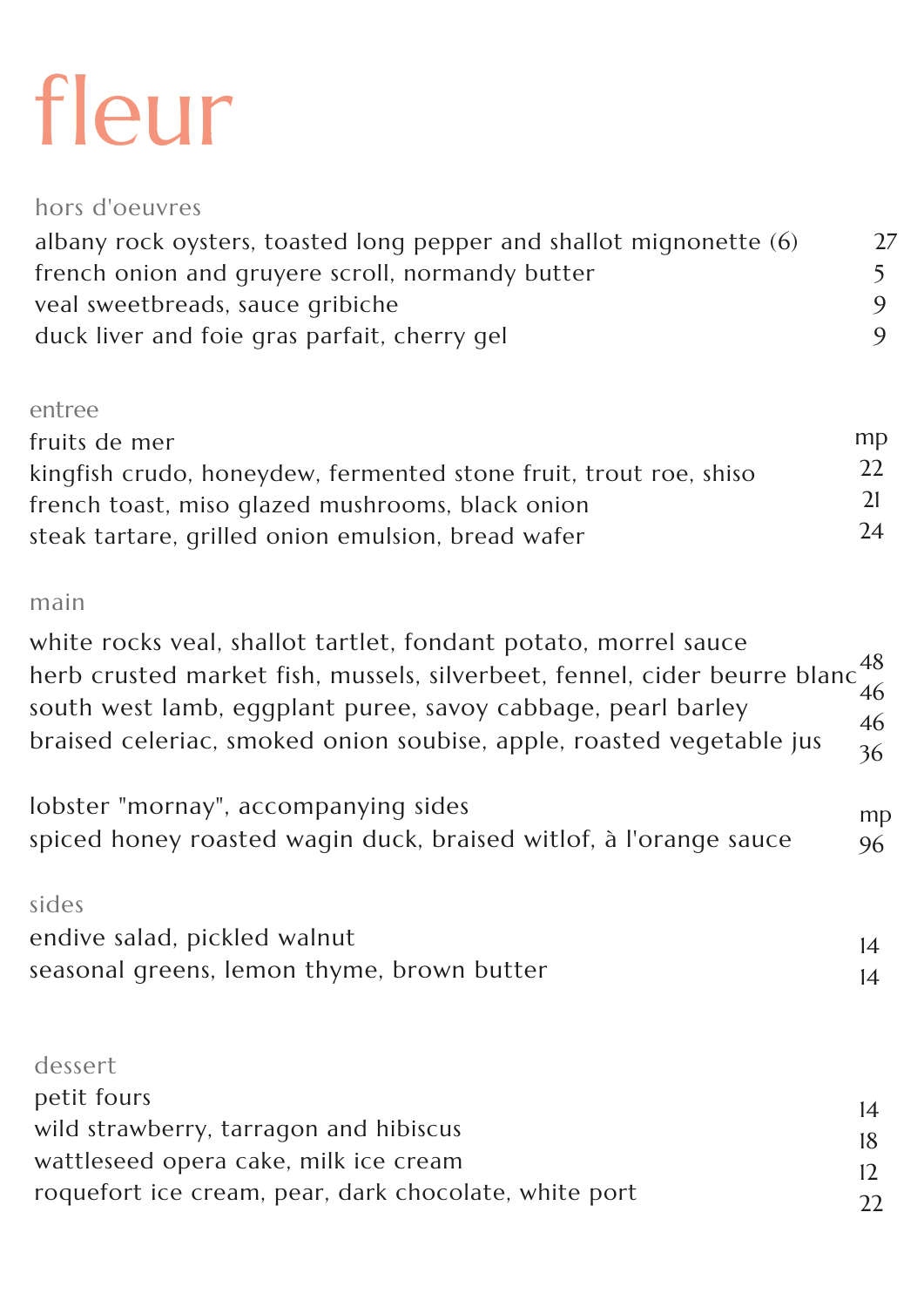fleur

tasting menu 120

additional

fruits de mer mp

 $beverage pairing (4)$  80

french onion and gruyere scroll, normandy butter

veal sweetbreads, sauce gribiche duck liver and foie gras parfait, cherry gel kingfish tart, honeydew, fermented stone fruit, trout roe, shiso

french toast, miso glazed mushrooms, black onion

herb crusted market fish, mussels, silverbeet, fennel, cider beurre blanc

south west lamb, eggplant puree, savoy cabbage, pearl barley or

wattleseed opera cake, milk ice cream

petit fours